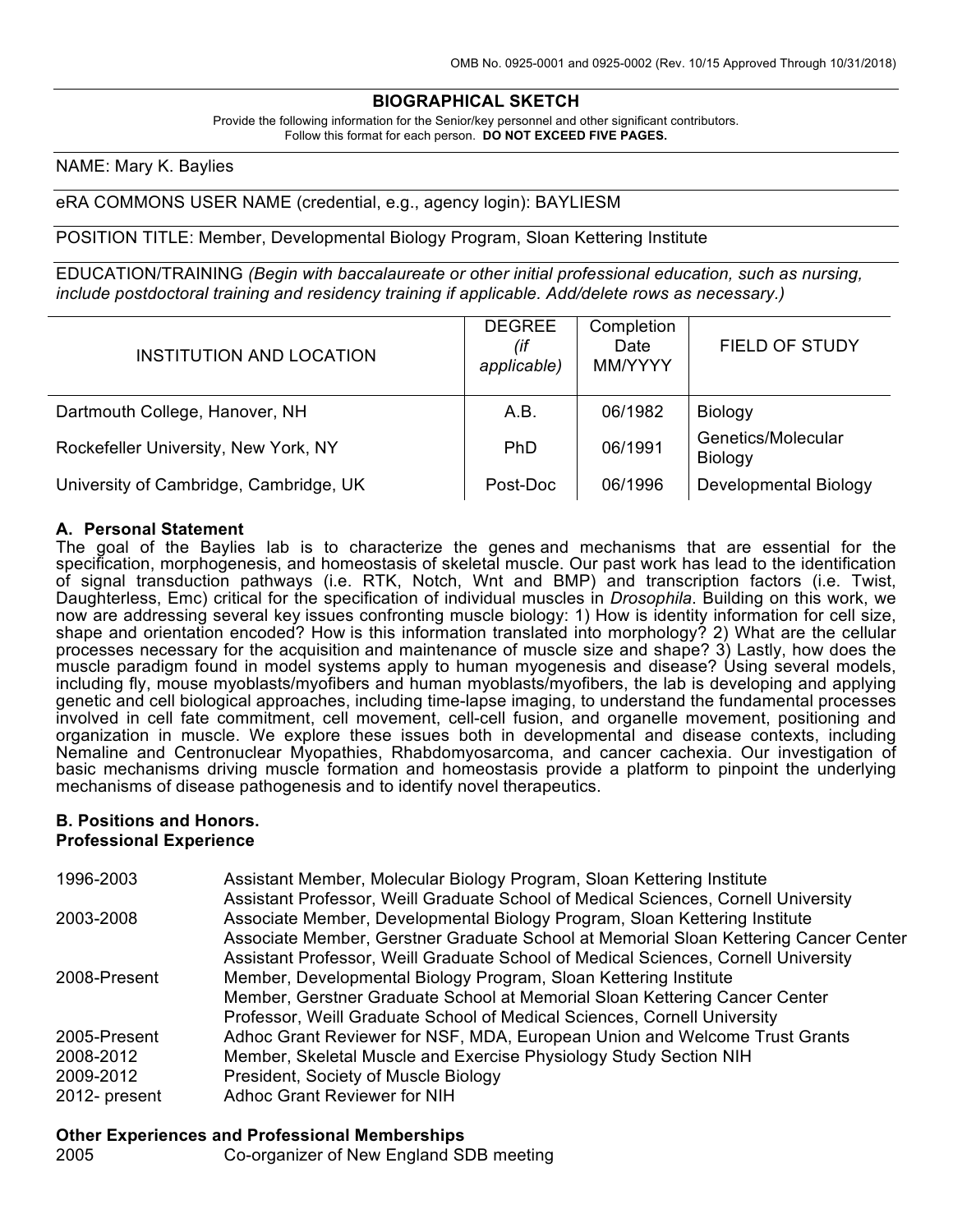| 2006-Present | Organizer of SKI, Cornell and City College Fly Group Meetings          |
|--------------|------------------------------------------------------------------------|
| 2008-2010    | Co-organizer of the New York Area Fly Meeting                          |
| 2009-2012    | Co-organizer of the Society for Muscle Biology 2012 Myogenesis Meeting |
| 2011-Present | Member of the Editorial Board of Mechanisms of Development             |
| 2011-Present | Member of the Editorial Board of Skeletal Muscle                       |
| 2014-Present | Member of the Editorial Board of BMC Developmental Biology             |

### **Honors and Awards**

| 1985-1988 | National Science Foundation Graduate Fellow                                       |
|-----------|-----------------------------------------------------------------------------------|
| 1991-1993 | NATO-NSF Postdoctoral Fellow                                                      |
| 1997-2003 | Frederick Adler Chair for Junior Faculty - Memorial Sloan Kettering Cancer Center |

Reviewer for Cell Journals, Nature Journals, Science Journals, Development, Developmental Biology, Journal of Cell Biology, PLoS Journals and others.

#### **C. Contributions to Science**

As a postdoctoral fellow with Michael Bate, I investigated the initial steps in somatic or body wall muscle formation. While it was appreciated that mesoderm and muscle formed in the *Drosophila* embryos, the steps guiding mesodermal progenitors to the formation of specific body muscles were unknown. I identified a key transcriptional regulator, the bHLH factor Twist, that directs uncommitted mesodermal cells to the somatic fate and a second regulator, DMef2, that controls muscle differentiation. Moreover, I identified that patterning of the mesoderm depends on signals (Wnt, BMP) generated and also used by the ectoderm.

- 1. Baylies, MK and Bate, M. (1996) Twist: a myogenic switch in Drosophila. *Science* 272(5267): 1481-84. PMID: 8633240.
- 2. Staehling-Hampton K, Hoffmann FM, Baylies MK, Rushton E, Bate, M. (1994) Dpp induces mesodermal gene expression in Drosophila. *Nature* 372(6508): 783-6. PMID: 7997266.
- 3. Baylies, MK, Martinez-Arias, A, and Bate, M. (1995) Wingless is required for the formation of a subset of muscle founder cells during Drosophila embryogenesis. *Development* 121 (11):3829-3837. PMID: 8582292.
- 4. Taylor MV, Beatty KE, Hunter HK, Baylies MK. (1995) Drosophila MEF2 is regulated by Twist and is expressed in the primordia and differentiated cells of the embryonic somatic, visceral and heart musculature. *Mech Dev*. 50(1): 29-41. PMID: 7605749.

In my own lab, we began by defining mechanisms by which transcription factors regulate development. While genetics revealed the participation of these factors, how these factors regulated cell fate choice on a mechanistic level remained unclear. By focusing on Twist, a transcriptional regulator that plays iterative roles in muscle development, we found that dimer partner choices, cooperation with other classes of transcriptional regulators and interactions with chromatin regulators are means by which transcriptional factors selectively drive muscle specification and differentiation.

- 1. Castanon, I, Von Stetina, S, Kass, J, Baylies, MK. (2001) Dimerization partners determine Twist activity during Drosophila myogenesis. *Development* 2001; 128(16): 3145-3159. PMID: 11688563.
- 2. Nowak, SJ, Aihara, H, Gonzalez, K, Nibu, Y, Baylies, MK (2012) Akirin links Twist-regulated transcription with Brahman chromatin remodeling complex during embryogenesis. *PloS Genetics* 8(3): e1002547. PMID: 22396663. PMCID: PMC3291577.
- 3. Wong, M, Dobi, KC, Baylies, MK. (2014) Discrete levels of Twist activity are required to direct multiple cell functions during gastrulation and somatic myogenesis. *PLoS One*. 9(6):e99553. PMID: 24915423. PMCID: PMC4051702.
- 4. Dobi, KC, Halfon MS, Baylies MK. (2014) Whole-Genome Analysis of Muscle Founder Cells Implicates the Chromatin Regulator Sin3A in Muscle Identity, *Cell Reports.* pii: S2211-1247(14)00572-5. PMID: 25088419. PMCID: PMC4207094.

We understood that signal transduction pathways were important for muscle specification, yet how these pathways interfaced with the tissue specific transcriptional programs remained unknown. Moreover, many of these pathways were used iteratively during muscle development, yet the mechanisms that assured the correct responses in space and time were unclear. Among our achievements in this area, we showed that that the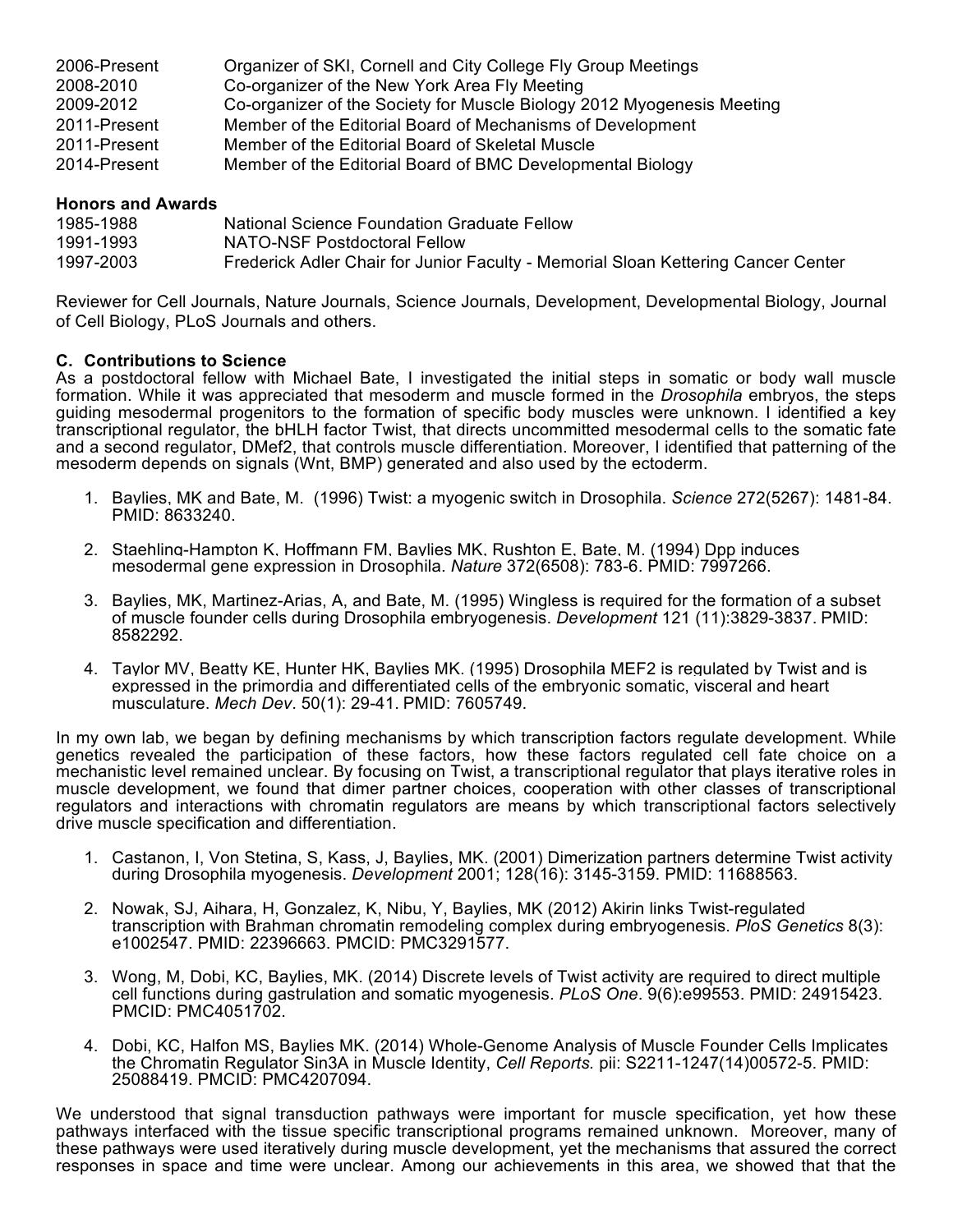transcriptional effectors of Notch, RTK, Wnt and BMP pathways collaborate with tissue specific regulators to regulate muscle gene expression, that feed forward mechanisms by Wnt signaling control progression through muscle specification, that RTK and Notch signaling antagonism occurs at certain nodal points, and that muscle progenitors employ a common regulator for RTK, Wnt and Notch signaling to gate specification. Our understanding of signal transduction also allowed us to develop the first transcriptome data sets for Founder Cells, which seed the individual muscles, and the Fusion competent myoblasts, which fuse to Founders to make syncytial myofibers.

- 1. Halfon MS, Carmena A, Gisselbrecht S, Sackerson CM, Jiménez F, Baylies MK, Michelson AM. (2000) Ras pathway specificity is determined by the integration of multiple signal-activated and tissue restricted transcription factors. *Cell*. 103(1): 63-74. PMID: 11051548.
- 2. Carmena, A, Buff, E, Halfon, MS, Gisselbrecht, S, Jiménez, F, Baylies, MK\*, Michelson AM\*. (2002) Reciprocal regulatory interactions between the Notch and Ras signaling pathways in the Drosophila embryonic mesoderm. *Dev Biology*. 244(2): 226-242 (\* joint senior authors). PMID: 11944933.
- 3. Artero, R, Furlong, EM, Beckett, K, Scott, MP, Baylies, MK. (2003) Notch and Ras signaling pathway effector genes expressed in Fusion-competent and Founder Cells during Drosophila myogenesis. *Development*. 130(25): 6257-6272. PMID: 14602676.
- 4. Cox, V, Baylies, MK. (2005) Specification of individual Slouch muscle progenitors in Drosophila requires sequential Wingless signaling. *Development*. 132(4): 713-724. PMID: 1564732.

Each muscle Founder Cell fuses to a set number of the Fusion Competent Myoblasts to create a muscle fiber. However, the genes and mechanisms required for this cell-cell fusion process, so essential for muscle formation and homeostasis, were unclear. Using genetic and cell biological methods, we identified several essential components in the cell fusion process, including a cell surface recognition and adhesion protein, regulators of branched actin formation, and PI(4,5)P2 signaling. We identified the impact of the spatial arrangement of the muscle cells on myoblast fusion and were the first to live image myoblast fusion *in vivo*. We also extended the *Drosophila* paradigm to mammalian myoblast fusion.

- 1. Richardson, B, Beckett, K, Nowak, SJ, Baylies, MK. (2007) SCAR/WAVE and Arp2/3 are critical for cytoskeletal remodeling at the site of myoblast fusion. *Development*. 134(24): 4357-4367. Featured article first live imaging of Drosophila myoblasts and myoblast fusion. PMID: 18003739. PMCID: PMC2880884.
- 2. Nowak, SJ, Nahirney, P, Hadjantonakis, AK, Baylies, MK. (2009) Nap1-Mediated Actin Remodeling is Essential for Mammalian Myoblast Fusion. *Journal of Cell Science* 122: 3282-3293. PMID: 19706686. PMCID: PMC2736864.
- 3. Bothe, I, Deng, S, Baylies MK (2014) PI(4,5)P2 regulates myoblast fusion through Arp2/3 regulator localization at the fusion site. *Development.* 141(11): 2289-301. PMID: 24821989. PMCID: PMC4034421.
- 4. Deng, S, Bothe, I, Baylies MK (2015) The Formin Diaphanous Regulates Myoblast Fusion through Actin Polymerization and Arp2/3 Regulation. *PLoS Genet*. 11(8):e1005381. PMID: 26295716. PMCID: PMC4546610.

While mispositioned myonuclei have been used as a diagnostic for muscle disease for over 60 years, how muscle nuclei move and position within the muscle fiber were unclear. Moreover, the contribution of mispositioned myonuclei to disease was unclear. Our genetic screens identified microtubules, microtubule associated proteins, microtubule motor proteins and JNK signaling as critical for myonuclear movement and positioning. Importantly, this work indicated that aberrantly placed nuclei correlated with aberrant muscle function, providing new insights for muscle disease. Using cell biological and imaging assays, we defined a series of nuclear movements during muscle differentiation and identified at least two microtubule-based mechanisms: a cortical pathway that pulls the nuclei along the long axis of the muscle and a nuclear pathway that provides polarity and directional movement for each nucleus. Lastly, we developed techniques that allowed us to introduce drugs used in cell culture to the developing *Drosophila* embryos, thus expanding our array of techniques to investigate muscle cell organization.

1. Metzger T., Gache V., Xu M., Cadot B., Folker ES, Richardson BE., Gomes ER, Baylies, MK. (2012) MAP and Kinesin-Dependent nuclear positioning is required for skeletal muscle function. *Nature.* 484(7392): 120-124. PMID: 22425998. PMCID: PMC3321085.